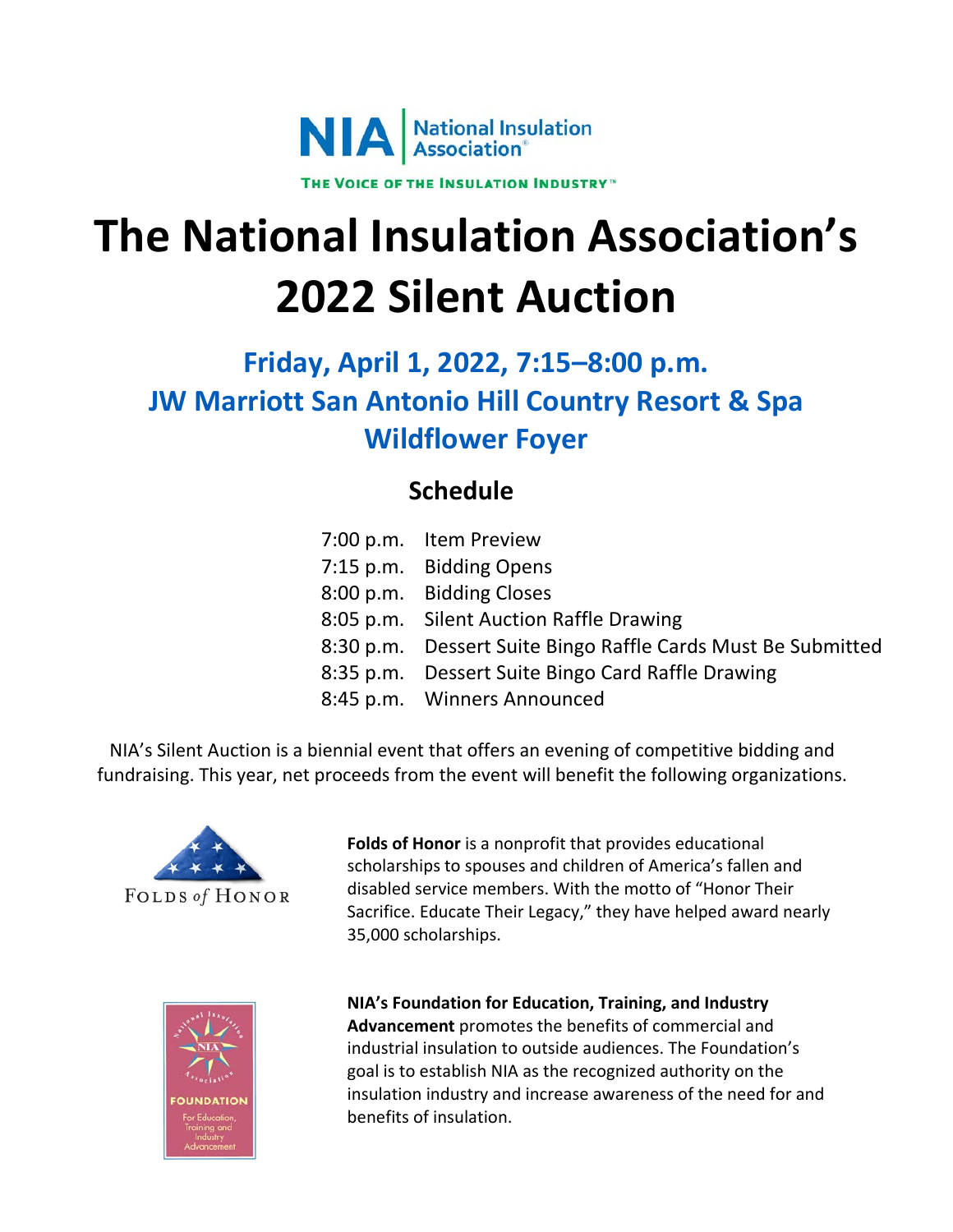# **Auction Items**

| Package<br>No.          | <b>Item and Description</b>                                                                                                                                                                                                                                                                                                                                                                                                                                                                                                                                                                                                                                                                                                                                                                                                                      | <b>Donated By</b>                           | Value   | <b>Starting Bid</b> |
|-------------------------|--------------------------------------------------------------------------------------------------------------------------------------------------------------------------------------------------------------------------------------------------------------------------------------------------------------------------------------------------------------------------------------------------------------------------------------------------------------------------------------------------------------------------------------------------------------------------------------------------------------------------------------------------------------------------------------------------------------------------------------------------------------------------------------------------------------------------------------------------|---------------------------------------------|---------|---------------------|
| $\mathbf{1}$            | Luxury 5-Star Montage Deer Valley Resort Package, Park<br>City, Utah<br>Adventure, relaxation, and fine dining await you at an<br>authentic yet elegant mountain getaway. Montage Deer<br>Valley provides unrivaled four-season activities, including ski-<br>in/ski-out access to one of America's premier ski resorts.<br>With a location just 5 minutes from Park City's Main Street,<br>the retreat is home to a 35,000-square-foot spa sanctuary,<br>inspired dining (featuring one of the area's top 10<br>restaurants, Apex), and year-round beauty with activities<br>from mountain biking to fly fishing. Package enables ultimate<br>flexibility to create your perfect 3-4 night alpine escape<br>during a time of year that suits you. Finally, package includes<br>some "fun" money to spend wherever you want during your<br>trip. | <b>Distribution</b><br><b>International</b> | \$5,000 | \$2,500             |
|                         | <b>Louis Vuitton Neverfull MM Tote</b>                                                                                                                                                                                                                                                                                                                                                                                                                                                                                                                                                                                                                                                                                                                                                                                                           |                                             |         |                     |
| $\overline{2}$          | The Louis Vuitton essential Neverfull MM tote is ideal for<br>everyday use, with long shoulder handles and supple leather.<br>Size: 12.2" x 11" x 5.5"; embossed cowhide leather; microfiber<br>lining; gold-color hardware; hook closure; Inside zipped pocket.<br>Monogram Empreinte Leather, Black.                                                                                                                                                                                                                                                                                                                                                                                                                                                                                                                                           | <b>Insulation</b><br><b>Materials Corp.</b> | \$2,710 | \$1,355             |
|                         | <b>Four Green Bay Packers Tickets</b>                                                                                                                                                                                                                                                                                                                                                                                                                                                                                                                                                                                                                                                                                                                                                                                                            | <b>Bay Insulation</b>                       |         |                     |
| $\overline{\mathbf{3}}$ | Club seats on the 50-yard line at winner's game of choice<br>played at Lambeau Field during the 2022 regular season.<br>Includes two rooms for two nights at the Best Western.                                                                                                                                                                                                                                                                                                                                                                                                                                                                                                                                                                                                                                                                   | Systems, Inc.                               | \$3,288 | \$1,644             |
| 4                       | <b>Oculus Quest 2-Virtual Reality Headset</b><br>All-in-one headset filled with hundreds of unique<br>experiences-it's more than just gaming! Quest 2 makes it<br>possible to sit front row at a live concert, burn calories atop a<br>glacier, hangout with friends, or watch a movie. Package<br>includes headset, elite strap, and carrying case.                                                                                                                                                                                                                                                                                                                                                                                                                                                                                             | Gagnon, Inc.                                | \$420   | \$210               |
|                         | <b>Jarvis Estate Wine Varietal Sampler</b>                                                                                                                                                                                                                                                                                                                                                                                                                                                                                                                                                                                                                                                                                                                                                                                                       |                                             |         |                     |
| 5                       | This sampler includes six half bottles and two passes for wine<br>tastings at Jarvis Winery. Jarvis Estate is a Napa Valley winery<br>noted for its ultra-premium, estate-grown Cabernet Sauvignon,<br>Chardonnay, Cabernet Franc, Merlot, and Petit Verdot.                                                                                                                                                                                                                                                                                                                                                                                                                                                                                                                                                                                     | <b>Rachel &amp; Gary</b><br>Auman           | \$990   | \$495               |
|                         | Dyson Airwrap™ Styler Complete                                                                                                                                                                                                                                                                                                                                                                                                                                                                                                                                                                                                                                                                                                                                                                                                                   |                                             |         |                     |
| 6                       | Includes six different attachments: 1.2" and 1.6" airwrap<br>barrels, firm and soft smoothing brushes, round volumizing<br>brush, and pre-styling dryer. Style and dry your hair<br>simultaneously with no extreme heat. Engineered for<br>multiple hair types and styles.                                                                                                                                                                                                                                                                                                                                                                                                                                                                                                                                                                       | <b>Thermal</b><br>Solutions, Inc.           | \$588   | \$294               |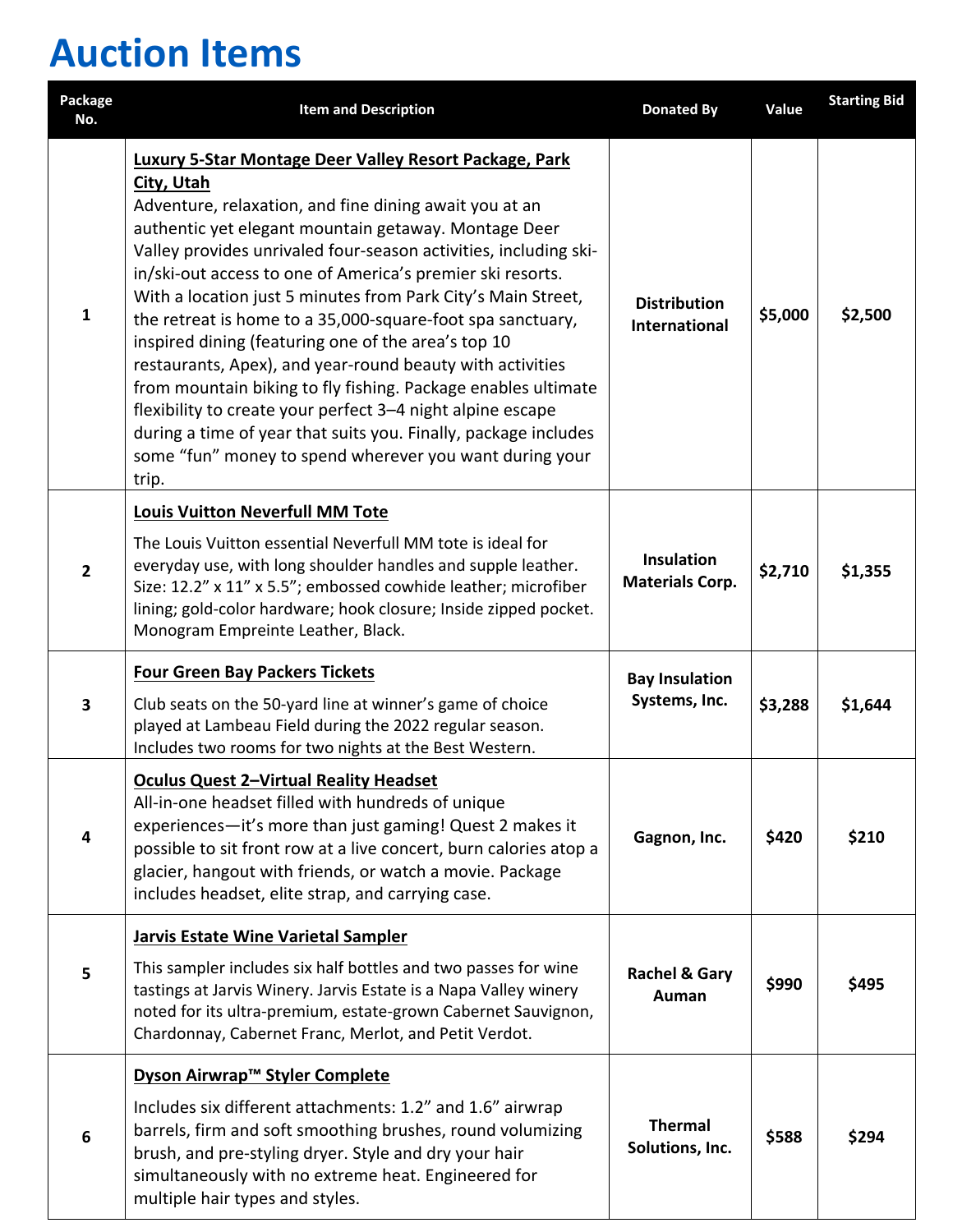| $\overline{7}$ | <b>America the Beautiful National Park Pass</b><br>The America the Beautiful National Park Pass is honored at<br>sites managed by the Forest Service, National Park Service,<br>Fish and Wildlife Service, Bureau of Land Management,<br>Bureau of Reclamation, and Army Corps of Engineers. Pass is<br>valid for one year (March 2022–March 2023) and covers<br>entrance for a driver and all passengers in a personal vehicle<br>at per-vehicle fee areas or up to 4 adults at sites that charge<br>per person (kids 15 and under get in free).                                                                                                                                           | <b>McKenzie &amp; Cris</b><br><b>Seippel</b>          | \$80    | \$40  |
|----------------|---------------------------------------------------------------------------------------------------------------------------------------------------------------------------------------------------------------------------------------------------------------------------------------------------------------------------------------------------------------------------------------------------------------------------------------------------------------------------------------------------------------------------------------------------------------------------------------------------------------------------------------------------------------------------------------------|-------------------------------------------------------|---------|-------|
| 8              | <b>Bushnell<sup>®</sup> Tour V5 Range Finder</b><br>Get the top in innovation and technology with the Bushnell<br>Tour V5 Patriot Laser Rangefinder Pack. Visual JOLT<br>Technology uses short vibrating bursts to confirm PinSeeker<br>Technology has isolated and locked onto the target,<br>eliminating any doubt, and a faster processor translates to<br>faster yardage readings. Multi-coated HD Optics with 6x<br>magnification provide yardage accurate to within a yard from<br>a range of 5-1,000 yards. Featuring the introduction of BITE<br>technology magnetic mount, which allows the laser<br>rangefinder to be secured to your golf cart without any other<br>accessories. | L & C Insulation,<br>Inc.                             | \$300   | \$150 |
| 9              | 14K Yellow Gold Adjustable Wheat Chain with Tassel<br><b>Necklace</b><br>Adjust the bead on this fantastic necklace to custom-design<br>both the length and the tassel drop to your own personal<br>taste. Designed in 14K yellow gold. Approximate length: 36".                                                                                                                                                                                                                                                                                                                                                                                                                            | Gagnon, Inc.                                          | \$573   | \$287 |
| 10             | <b>SurfaceSoap UV Sanitizing Wand</b><br>Fits easily in a desk drawer, purse, or backpack, SurfaceSoap<br>UV is a portable, powerful disinfection tool for home, work,<br>and everywhere between! It kills 99.9% of bacteria and<br>viruses and disinfects high-touch surfaces in seconds.                                                                                                                                                                                                                                                                                                                                                                                                  | <b>Advanced</b><br><b>Industrial</b><br>Services, LLC | \$200   | \$100 |
| 11             | <b>Vacation Package</b><br>This package includes \$1,000 in Southwest Airlines gift cards,<br>\$500 in Marriott gift cards, and a Samsonite carry-on suitcase.                                                                                                                                                                                                                                                                                                                                                                                                                                                                                                                              | Performance<br>Contracting, Inc.                      | \$1,600 | \$800 |
| 12             | <b>USA Flag Flown in USAF F-22 Raptor</b><br>In recognition of NIA and Folds of Honor, this flag was flown<br>in August 2019 in the world's premier fighter aircraft, the F-<br>22 Raptor, by Captain Taylor "Chop" Fox (USAF 301st Fighter<br>Squadron) in an air combat maneuvering mission over the<br>Florida coastline. The flag is presented alongside a<br>customizable Certificate of Presentation in a wooden display<br>case suitable for home or office.                                                                                                                                                                                                                         | <b>Luse Thermal</b><br><b>Technologies</b>            | \$250   | \$125 |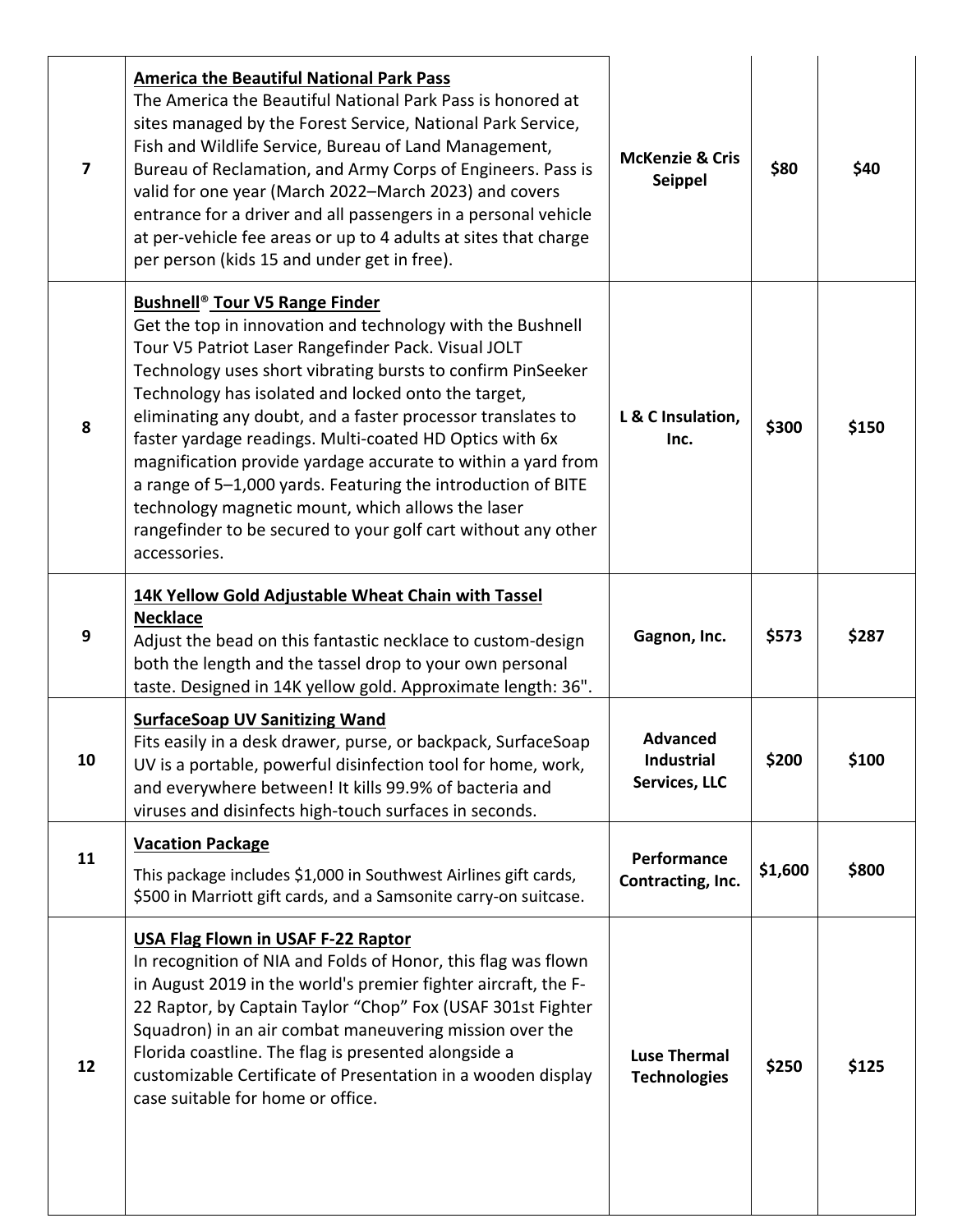| 13 | <b>Patriot Golf Club Package</b><br>Located in Owasso, Oklahoma, The Patriot Golf Club is one of<br>the premier golf destinations in the United States and is home<br>to the Patriot Cup. Enjoy a round of golf on the course designed<br>by master golf course architect Robert Trent Jones Jr. Package                                                                                                                                                                                                                                                                                             | <b>Folds of Honor</b>                                                    | \$4,000 | \$4,000 |
|----|------------------------------------------------------------------------------------------------------------------------------------------------------------------------------------------------------------------------------------------------------------------------------------------------------------------------------------------------------------------------------------------------------------------------------------------------------------------------------------------------------------------------------------------------------------------------------------------------------|--------------------------------------------------------------------------|---------|---------|
|    | includes 2-night stay in a 4-bedroom cottage and two rounds of<br>golf for four people.                                                                                                                                                                                                                                                                                                                                                                                                                                                                                                              |                                                                          |         |         |
| 14 | <b>Maryhill Winery 2016 Zinfandel Proprietor's Reserve</b><br><b>Collector Series Magnum Bottle</b><br>With rich notes of blackberry jam, cherry, nutmeg, and a hint<br>of roasted cedar, this rare, award-winning wine from<br>Columbia Valley's Maryhill Winery is sure to be enjoyed.<br>Mayhill Winery has been honored with more than 3,000<br>awards since its first vintage in 2001, including being named<br>2015 Pacific Northwest Winery of the Year by Wine Press<br>Northwest and the 2014 Winery of the Year at the San<br>Francisco International Wine Competition. 3 Liter, varietal. | DKB, Inc.                                                                | \$250   | \$125   |
| 15 | <b>Nintendo Switch Console Neon Blue and Neon Red</b><br>A Nintendo Switch system can be taken on the go so players<br>can enjoy a full home Nintendo Switch console experience<br>anytime, anywhere. The mobility of a handheld is now added<br>to the power of a home-gaming system, with unprecedented<br>new play styles brought to life by the two Nintendo Switch<br>Joy-Con controllers.                                                                                                                                                                                                      | <b>Atlantech</b><br>Distribution, Inc.                                   | \$316   | \$158   |
| 16 | Aura Mason Luxe 9.7" LCD Wi-Fi Digital Photo Frame<br>(Sandstone)<br>It's never been easier to stay connected to loved ones and<br>enjoy all the amazing photos stuck on your phone! Invite<br>your friends and the entire family to share their photos too!<br>Its Ultra HD 9.7" display presents your memories with vibrant<br>colors and brilliant clarity. Simply download the free app, pair<br>your frame, and start adding your photos. With unlimited<br>storage, you can easily upload 10,000+ images. Orientation<br>of the frame can also be changed from portrait to landscape.          | <b>R.L Insulation</b><br>Co., Inc.                                       | \$244   | \$122   |
| 17 | <b>Julie Vos Jewelry Package</b><br>Includes radiant rose cut gemstone Palladio stud earrings in<br>iridescent jade green, plated with 24K gold. Paris Demi Cuff<br>with jade green gems, accented with freshwater pearls and<br>rows of elegant chevron detail.                                                                                                                                                                                                                                                                                                                                     | <b>Breeding</b><br><b>Insulation</b><br>Company,<br>Chattanooga,<br>Inc. | \$408   | \$204   |
| 18 | Lobster Dinner Basket for Two<br>Lobster dinner basket for two from The Lobster Guy includes<br>all the fixings for a complete lobster dinner (two 1 1/4 lb.<br>lobsters, clam chowder, lobster bisque, and littleneck<br>clams-all sent to your home), with crackers, picks, lobster<br>apron, and bibs.                                                                                                                                                                                                                                                                                            | Aspen Aerogels,<br>Inc.                                                  | \$160   | \$80    |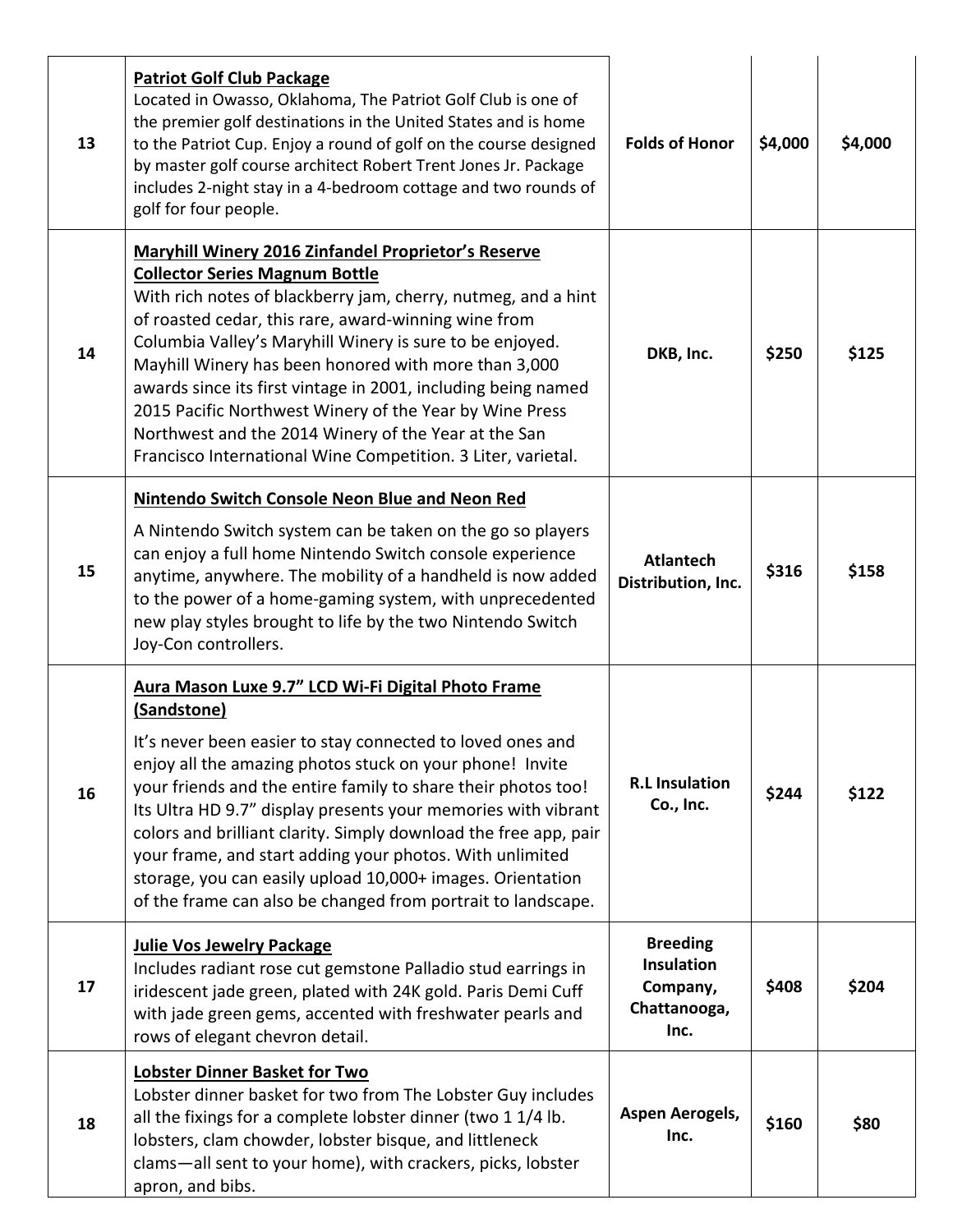| 19 | <b>Bose Frames Tempo-Sport Sunglasses with Polarized Lenses</b><br>and Bluetooth<br>High-performance sport sunglasses, delivering revolutionary<br>Bose Open Ear Audio (nothing in or on your ears) with a<br>comfortable, sweat- and weather-resistant design. Offers a<br>long battery life (up to 8 hours) and reliable Bluetooth range<br>(up to 30 ft).                                                                                                                                                                                                                                                            | <b>Total Specialty</b><br><b>Services</b>                           | \$250   | \$125 |
|----|-------------------------------------------------------------------------------------------------------------------------------------------------------------------------------------------------------------------------------------------------------------------------------------------------------------------------------------------------------------------------------------------------------------------------------------------------------------------------------------------------------------------------------------------------------------------------------------------------------------------------|---------------------------------------------------------------------|---------|-------|
| 20 | <b>Gold Medal Platinum Wine Club Annual Subscription</b><br>Winner of the Platinum Wine Club subscription will receive two<br>bottles (mostly reds) a month for 12 months. Features rare,<br>collectible wines from California and the West's top<br>winemakers.                                                                                                                                                                                                                                                                                                                                                        | Lamtec<br>Corporation                                               | \$1,300 | \$650 |
| 21 | <b>Signed Jerry Kramer Green Bay Packers Jersey</b><br>Signed, authentic jersey of 2018 Hall-of-Famer Jerry Kramer<br>of the Green Bay Packers. With Kramer at right guard, the<br>Green Bay Packers won five NFL titles and the first two Super<br>Bowls. He was also the team's place-kicker in 1962, 1963,<br>and part of 1968. Kramer was selected as an All-Pro five<br>times and is a member of the NFL's 50th Anniversary All-Time<br>team.                                                                                                                                                                      | Dave & Trudy<br>Cox                                                 | \$250   | \$125 |
| 22 | <b>Tory Burch Royal Blue Triple Compartment Leather Tote</b><br>and Black Micro Tote<br>The quintessential multi-tasking tote is crafted in rich<br>pebbled leather that's bonded inside-making it soft yet<br>structured. Made of lightweight performance satin, it has a<br>secure zip closure and two carrying options: top handles and<br>a removable crossbody strap.                                                                                                                                                                                                                                              | Silvercote, A<br><b>Distribution</b><br><b>International</b><br>Co. | \$500   | \$250 |
| 23 | Alabama Football Four-Ticket Package<br>This package includes four tickets in section H, row 33, aisle<br>seats with pre-game meal and parking pass for the October<br>8, 2022, game vs. Texas A&M.                                                                                                                                                                                                                                                                                                                                                                                                                     | <b>Shook and</b><br><b>Fletcher</b><br>Insulation, Inc.             | \$880   | \$440 |
| 24 | <b>Private Label Wine Basket</b><br>The basket includes three bottles of private label wines from<br>the Columbia Valley and associated area food treats. These<br>private label wines are produced from Maryhill located in the<br>Columbia Gorge. Winemaker Richard Batchelor earned the<br>Winemaker of the Year award at the Indy International Wine<br>Competition in 2013 and 2018. Treats include Country<br>Mercantile's handcrafted gourmet chocolates and biscotti as<br>well as Chukar Cherries chocolatier's best treats. The food<br>treats are produced in Eastern Washington and complement<br>the wine. | DKB, Inc.                                                           | \$250   | \$125 |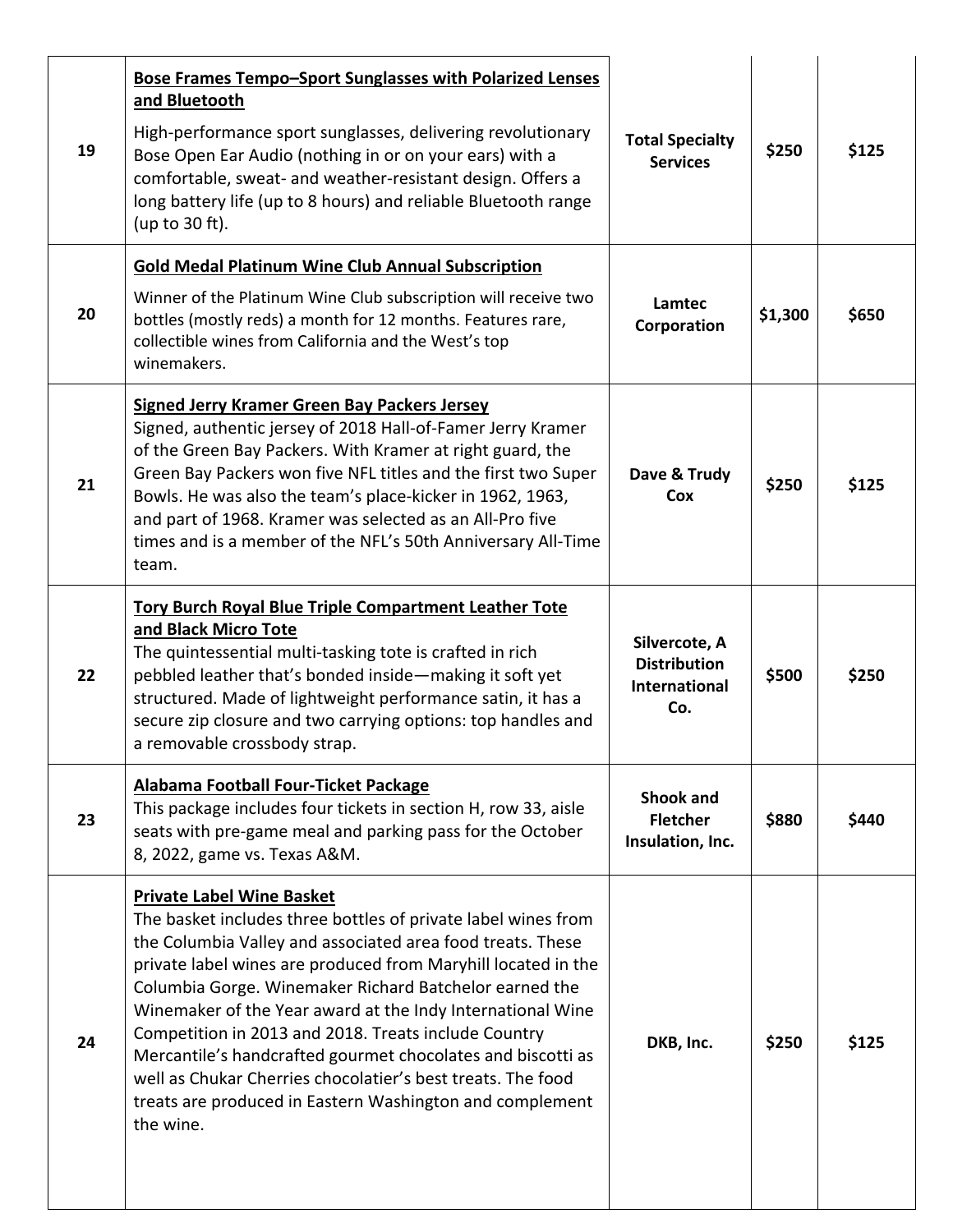| 25 | <b>Cozy Earth Lounge Package</b><br>On Oprah's Favorites List-she loves the buttery soft<br>loungewear of Cozy Earth! This package features a women's<br>stretch-knit bamboo kimono robe (color white) and a long<br>sleeve stretch-knit bamboo pajama set (color navy); both<br>items are size large.                            | <b>Fit Tight Covers</b>                                                | \$262   | \$131 |
|----|-----------------------------------------------------------------------------------------------------------------------------------------------------------------------------------------------------------------------------------------------------------------------------------------------------------------------------------|------------------------------------------------------------------------|---------|-------|
| 26 | <b>Bose QuietComfort 35 Wireless Headphones II</b><br>QuietComfort Wireless Headphones II are engineered with<br>world-class noise cancellation. Alexa-enabled for voice access to<br>music, information, and more. The headphones are black.                                                                                     | <b>Atlantic</b><br><b>Contracting &amp;</b><br><b>Specialties, LLC</b> | \$380   | \$190 |
| 27 | <b>Maui Jim Monstera Leaf 24K White Gold Sunglasses</b><br>Handcrafted with a vibrant acetate frame accented by 24K<br>white gold. Patterning on frame is designed to replicate<br>Hawaiian flowering plants. Frames are polarized. Just in time<br>for Maui 2023!                                                                | Michele M.<br><b>Jones</b>                                             | \$449   | \$225 |
| 28 | <b>Milford Hills Upland Hunt Experience</b><br>The Milford Hills Upland Hunt Experience includes an afternoon<br>hunt of eight pheasant and eight chukars, overnight stay in a<br>standalone cabin with four bedrooms, and a morning hunt of<br>eight pheasant and eight chukars. Valid September 11, 2022-<br>December 31, 2022. | <b>Allied Insulation</b><br>Supply &<br><b>Milford Hills</b>           | \$1,570 | \$785 |
| 29 | <b>Pro-Ject T1 Turntable</b><br>Boasting premium materials, stylish aesthetics, and a rich,<br>lively sound, it features a high-quality OM 5E MM cartridge<br>and ultra-precise motor and sub-platter design.                                                                                                                     | Proto<br>Corporation                                                   | \$455   | \$228 |
| 30 | <b>Southern Maker's Gift Basket</b><br>This gift basket includes Nelson's Green Brier Tennessee<br>Whiskey, Louisa's Liqueur, candles, snacks (pecans, popcorn,<br>peanuts, candy, Soberdough & Yazoo), American flag hat and<br>sign, dress socks, history book, and leather coasters.                                           | Fork of the<br>South                                                   | \$375   | \$188 |
| 31 | Sofia Cashmere Fringed Cashmere Throw<br>Sofia Cashmere uses the finest cashmere yarn to create a<br>comfortable feel that resists pilling. This luxurious 72" x 56"<br>chalk-colored throw is perfect for any occasion!                                                                                                          | <b>Hailey Insulation</b><br>Corp.                                      | \$395   | \$198 |
| 32 | <b>Folds of Honor Leather Golf Bag and Volition Driver</b><br>Beautiful leather golf stand bag featuring a patriotic design and<br>the Folds of Honor logo. This package also includes a Volition<br>Driver by Cobra Golf.                                                                                                        | <b>Folds of Honor</b>                                                  | \$1,049 | \$525 |
| 33 | <b>DJI Mini 2 Drone</b><br>Ultralight and foldable drone with 4K ultra-clear video, 12MP<br>photo, level 5 wind resistance, and 31 minutes of flight time.<br>Offers improved camera performance and more intelligent<br>functions compared, and trimmed download feature to make<br>it easy to edit long video segments.         | <b>Fabrication</b><br>Specialties, Inc.                                | \$475   | \$238 |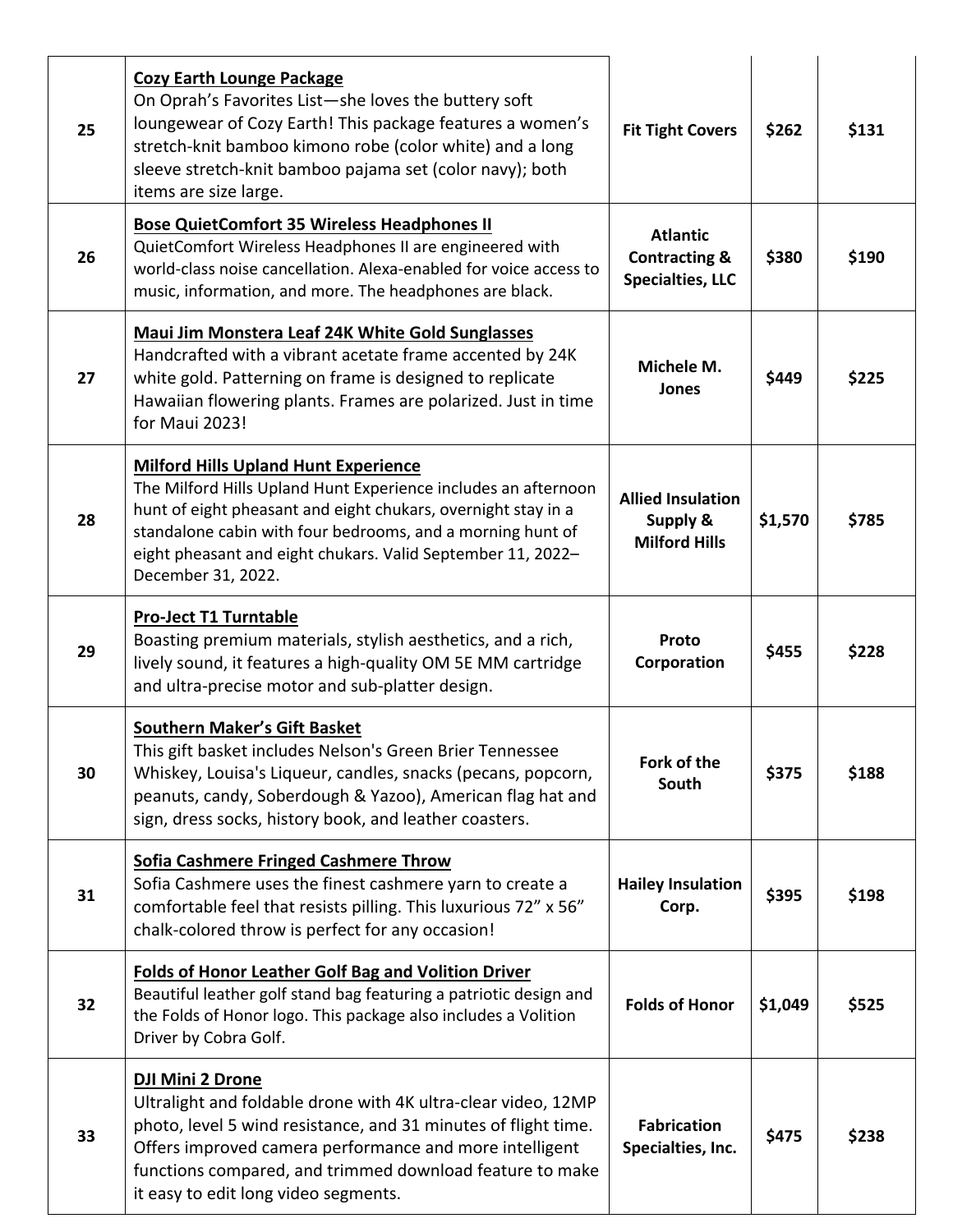| 34 | Four Philadelphia Eagles Tickets<br>Four tickets in CertainTeed's catered suite to a 2022<br>Philadelphia Eagles game to be determined once NFL schedule<br>has been released.                                                                                                                                                                                                                  | <b>CertainTeed</b>                                             | \$3,200 | \$1,600 |
|----|-------------------------------------------------------------------------------------------------------------------------------------------------------------------------------------------------------------------------------------------------------------------------------------------------------------------------------------------------------------------------------------------------|----------------------------------------------------------------|---------|---------|
| 35 | <b>Apple AirPods Pro with Charging Case</b><br>Features active noise cancellation for immersive sound and<br>transparency mode for hearing the world around you. They<br>are sweat and water resistant and have a customizable fit for<br>all-day comfort. Up to 24 hours of total listening time with a<br>MagSafe Charging Case.                                                              | <b>Advanced</b><br>Nuclear, LLC                                | \$200   | \$100   |
| 36 | <b>Burberry Check and Leather Continental Wallet</b><br>A slim continental wallet with multiple card slots, reimagined<br>in the archival vintage check and Italian-tanned leather. The<br>polished press stud is engraved with the refreshed Burberry<br>logo.                                                                                                                                 | <b>MacArthur Co.</b>                                           | \$668   | \$334   |
| 37 | Yeti Crossroads 22L Backpack (Navy)<br>Built with strength and simplicity, this bag helps you stay<br>organized on the go. Essentials are always within reach with<br>a Flip-Top Vault pocket and SideHustle Pockets that let you<br>easily swing the bag to the side to access contents through<br>side-zip entry points. Includes a padded laptop sleeve that<br>will fit up to a 15" laptop. | <b>Argus</b><br><b>Contracting, LLC</b>                        | \$200   | \$100   |
| 38 | <b>MasterClass Standard All-Access Annual Pass</b><br>Watch from your computer, TV, phone, or tablet and learn<br>from the most inspiring artists, leaders, and icons in the<br>world! The pass includes fascinating and unlimited access to<br>over 150+ instructors and new classes are added monthly-<br>you are sure to be addicted in no time.                                             | <b>Advanced</b><br><b>Specialty</b><br><b>Contractors, LLC</b> | \$180   | \$90    |
| 39 | <b>Callaway 300 Pro Laser Rangefinder</b><br>Highly accurate laser rangefinder accounts for elevation<br>changes and measures the angle of incline/decline, then<br>calculates the slope-adjusted distance.                                                                                                                                                                                     | Petrin, LLC                                                    | \$200   | \$100   |
| 40 | <b>GrowlerWerks uKeg Nitro Cold Brew Coffee Maker</b><br>Make your own nitro brew coffee at home! It features an all-<br>in-one system, nitro tap technology, including double<br>filtration and double-walled vacuum insulated stainless steel.<br>Accessories include five nitro charger pods and Stone Street<br>Cold Brew Coffee.                                                           | <b>Summit</b><br><b>Contracting, LLC</b>                       | \$208   | \$104   |
| 41 | <b>Solo Stove Bonfire Ultimate Bundle</b><br>This package includes the world's favorite smokeless fire pit,<br>with all of the accessories to protect your fire pit and wood<br>deck, tend your flame, and roast the perfect marshmallows!<br>Package includes bonfire, stand, shield, shelter, fire pit tools,<br>and roasting sticks.                                                         | <b>Armacell</b>                                                | \$940   | \$470   |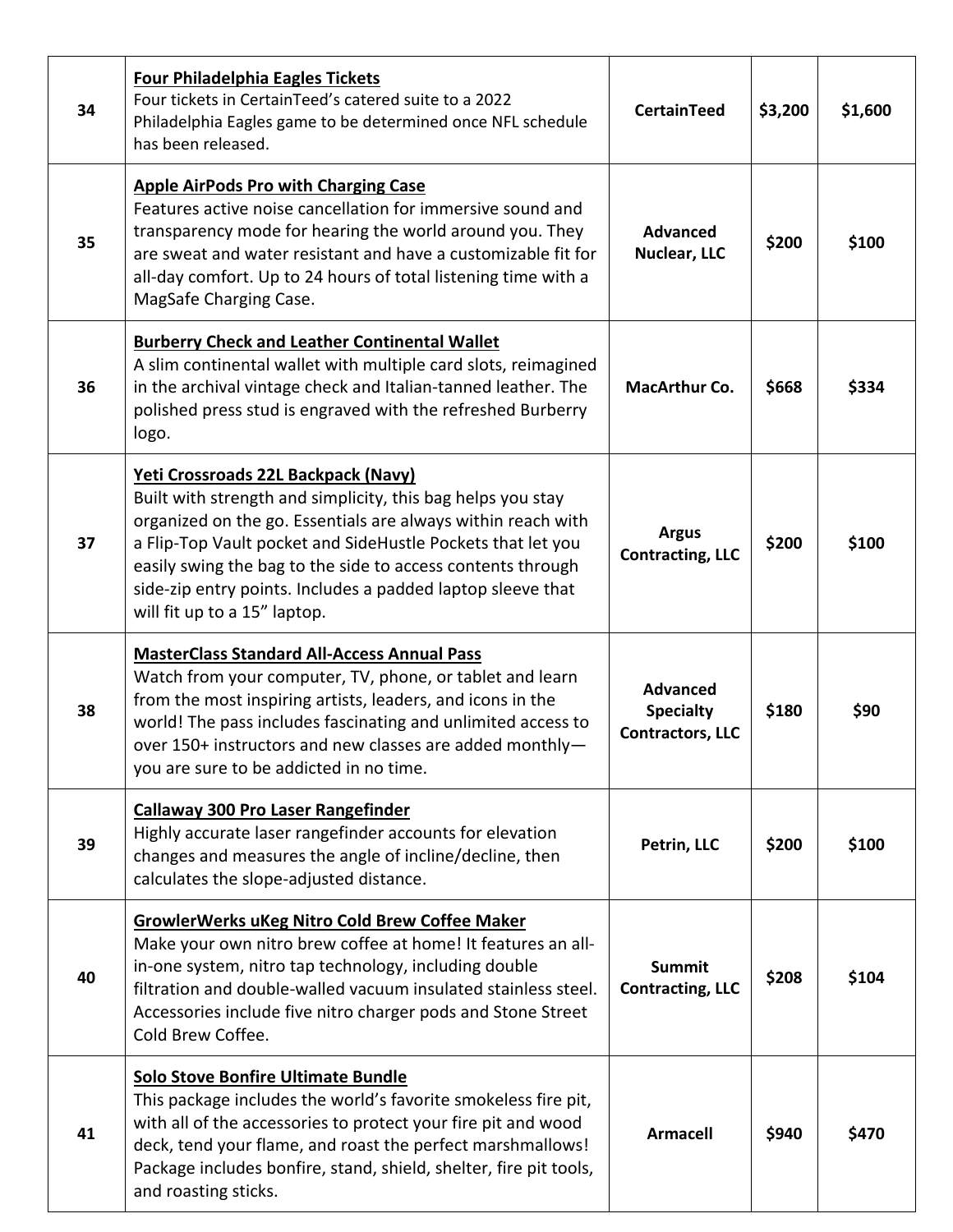| 42 | Four Gate Whiskey Company-Bourbon<br>Release 1, batch 1, bottle #227, is an 11-year bourbon<br>finished in ex-sherry rum casks. Rated 93 by the Whisky<br>Advocate Fall 2019 Issue.                                                                                                                                                                                                                                 | <b>Erinn Waggoner</b>                       | \$900   | \$450 |
|----|---------------------------------------------------------------------------------------------------------------------------------------------------------------------------------------------------------------------------------------------------------------------------------------------------------------------------------------------------------------------------------------------------------------------|---------------------------------------------|---------|-------|
| 43 | <b>Cariloha Resort Bamboo Bed Sheets (King)</b><br>With these resort 100% bamboo sheets, you'll have the<br>comfort and quality of a beach resort in your own home!<br>Featuring a sleek sateen finish, thermal regulating material,<br>and advanced box-stitch seams, these sheets are perfect for<br>softness and durability. Set color is white and includes one<br>flat and fitted sheet and two pillowcases.   | Cornerstone<br>Service Group,<br><b>LLC</b> | \$260   | \$130 |
| 44 | Legos Star Wars: The Rise of Skywalker Millennium Falcon<br>Inspire youngsters and adults with this 75257 LEGO Star<br>Wars Millennium Falcon model. This brick-built version of<br>this iconic Corellian freighter starship features an array of<br>details, like rotating top and bottom gun turrets, two spring-<br>loaded shooters, a lowering ramp, and an opening cockpit<br>with space for two mini-figures. | Buckaroos, Inc.                             | \$160   | \$80  |
| 45 | <b>Flags of Valor Wooden American Flag</b><br>Renowned business employing only veterans, these combat<br>veteran-made, hand-crafted wooden American flag replicas<br>will steal your heart. Each one is slightly different and signed.<br>Wood-framed. 25"H x 41"W.                                                                                                                                                 | <b>Owens Corning</b>                        | \$250   | \$125 |
| 46 | Ooni Karu 12 Multi-Fuel Pizza Oven Bundle<br>Top rated and all the buzz, fueled by real wood or charcoal,<br>this Ooni Karu 12 cooks authentic wood-fired, stone-baked<br>pizza in any outdoor space in just 60 seconds. Bundle<br>includes a carrying case and Ooni pizza peel/paddle.                                                                                                                             | <b>Homans</b><br><b>Associates, LLC</b>     | \$508   | \$254 |
| 47 | <b>Diamond 14K White Gold Hoop Earrings</b><br>These round brilliant white gold .12ctw VS2 Clarity, I Color<br>Diamond 1/2" hoop earrings are classic and elegant addition to<br>any outfit! Includes a hinged back clasp.                                                                                                                                                                                          | <b>Foley Insulation</b><br>Inc.             | \$300   | \$150 |
| 48 | <b>Revo Sunglasses and Folds of Honor Umbrella</b><br>This package features a pair of REVO sunglasses and a<br>Weatherman golf umbrella featuring the Folds of Honor logo.                                                                                                                                                                                                                                          | <b>Folds of Honor</b>                       | \$318   | \$159 |
| 49 | <b>Four Denver Broncos Tickets</b><br>Four tickets in Johns Manville's suite on the 35-yard line for a<br>2022 Denver Broncos game of winner's choice. Food and drinks<br>will be provided during the game.                                                                                                                                                                                                         | <b>Johns Manville</b>                       | \$1,000 | \$500 |
| 50 | <b>Segway Ninebot Electric Kickscooter Max G30LP</b><br>Apart from the outstanding design, the new Ninebot MAX<br>G30LP is designed to be sturdier and even more powerful.<br>This fold-up design includes 10-inch pneumatic tires, built-in<br>front LED lights, 18.6 max speed, 25 mile range, 20% hill<br>grade, IPX5 water-resistant, and a 367Wh battery.                                                      | <b>MacArthur Co.</b>                        | \$950   | \$475 |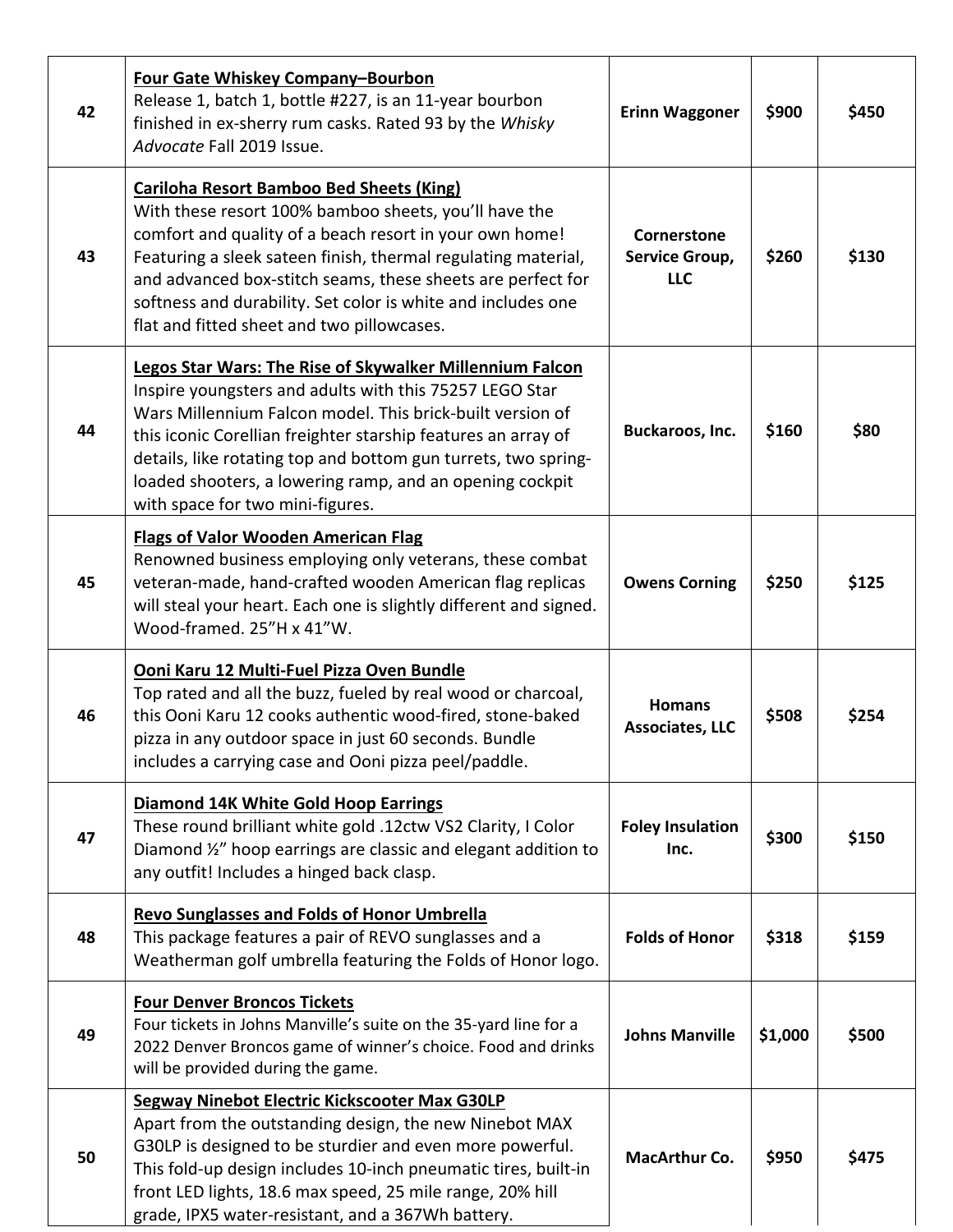|    | Kids Ride On Truck with Remote Control                                                                                                                                                                                                                                                                                 |                       |       |       |
|----|------------------------------------------------------------------------------------------------------------------------------------------------------------------------------------------------------------------------------------------------------------------------------------------------------------------------|-----------------------|-------|-------|
| 51 | Kids can have a realistic hands-on driving experience with<br>controls sized just for them. This toy truck features spring<br>suspension for multiple terrains, working LED headlights,<br>built-in seat belts, Bluetooth speakers, plus more. Watch<br>your kids as they zip around at 3.7 mph for up to 2 hours on a | Dave and Trudy<br>Cox | \$450 | \$225 |
|    | full charge or take control with the parental remote!                                                                                                                                                                                                                                                                  |                       |       |       |

#### **Silent Auction Instructions and Rules:**

- Item descriptions are created from available information. Actual products may vary.
- The net proceeds from the Silent Auction will be split equally between Folds of Honor and the NIA Foundation for Education, Training, and Industry Advancement.
- Each item will have a bid sheet in front of it. Bids are made by printing and signing your name and the amount of the bid in the minimum increments listed on the sheet. Once you sign this bid sheet, you are committed to purchasing that item unless someone outbids you.
- You may bid on any item more than once and you may bid on multiple items.
- Bids must be placed in accordance with the minimum bid values and increments stated on the bid sheet for each item. Incorrectly listed bids will be disqualified.
- Once time has been called, the bidding process is closed and bid sheets are picked up. No other bids will be considered or accepted.
- Winning bids will be announced once all auction item bids have been confirmed by NIA staff.
- Payment must be made immediately following the announcement of winners. The winning bid must be paid in full during the Silent Auction by credit card or check made out to NIA before taking possession of the item.
- NIA is not responsible for shipping any of the items.
- Winning bidders will receive onsite auction items from NIA if possible. Otherwise, the donor is responsible for providing winners with auction items.
- As noted on bid sheets, certain items only ship within the United States.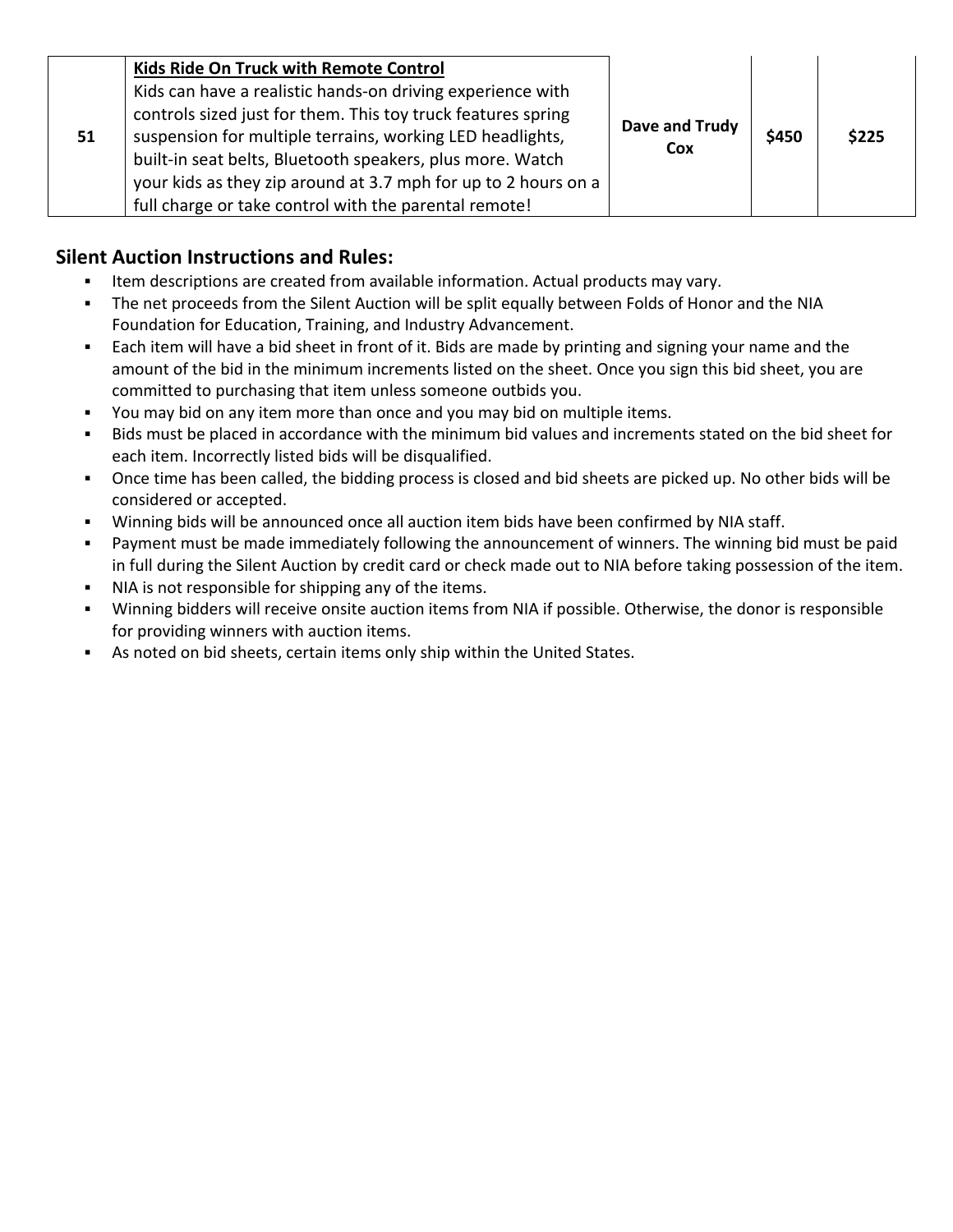#### **Dessert Suite Bingo Raffle Prize: a \$250 AMEX Gift Card**

Make sure to bring your Dessert Suite Bingo Card to the Hosted Dessert Hospitality Suites for a chance to win a special raffle prize: a \$250 AMEX gift card! To be eligible to win, you must bring your card to each of the six Dessert Hospitality Suites and claim a stamp from the suite's hosts. Once you have collected all six stamps, write your name and company on the card and then hand it to a NIA staff person. All cards must be handed in by 8:30 p.m. The winner will be announced in the Wildflower Foyer at 8:35 p.m. and you must be present to win!



#### **Raffle Tickets and Prizes**

Raffle tickets will be on sale (15 tickets for \$20) at NIA's Registration Desk and during the Silent Auction for two special prizes: a Bartesian Cocktail Maker valued at \$450 and a Caviar Lux Lagos Single Station X Silver Diamond Bracelet valued at \$550. The raffle winners will be announced at 8:05 p.m. and you must be present to win. Raffle tickets may be purchased with cash only. Two ATMs are available on site. One is located on the lobby level adjacent to the Starbucks the other is located on the ballroom level near the restrooms near Cibolo Canyons Ballroom 1.



**Bartesian Cocktail Maker and Drink Pods** With the Bartesian cocktail maker, you can experience the quality ingredients and premium pours you'd expect from a cocktail lounge in your own home! Create custom cocktails at the touch of a button! This package also includes the whiskey and vodka lovers variety pack of drink capsules. **Valued at \$450.**

Ī

ׇֺ֖֚֝֬



#### **Caviar Lux Lagos Single Station X Silver Bracelet**

A sterling silver diamond X station wraps this sterling silver Caviar beaded bracelet. This timeless and elegant piece features round brilliant cut diamonds with G-H color and SI clarity to offer the highest quality of diamonds. **Valued at \$550.**